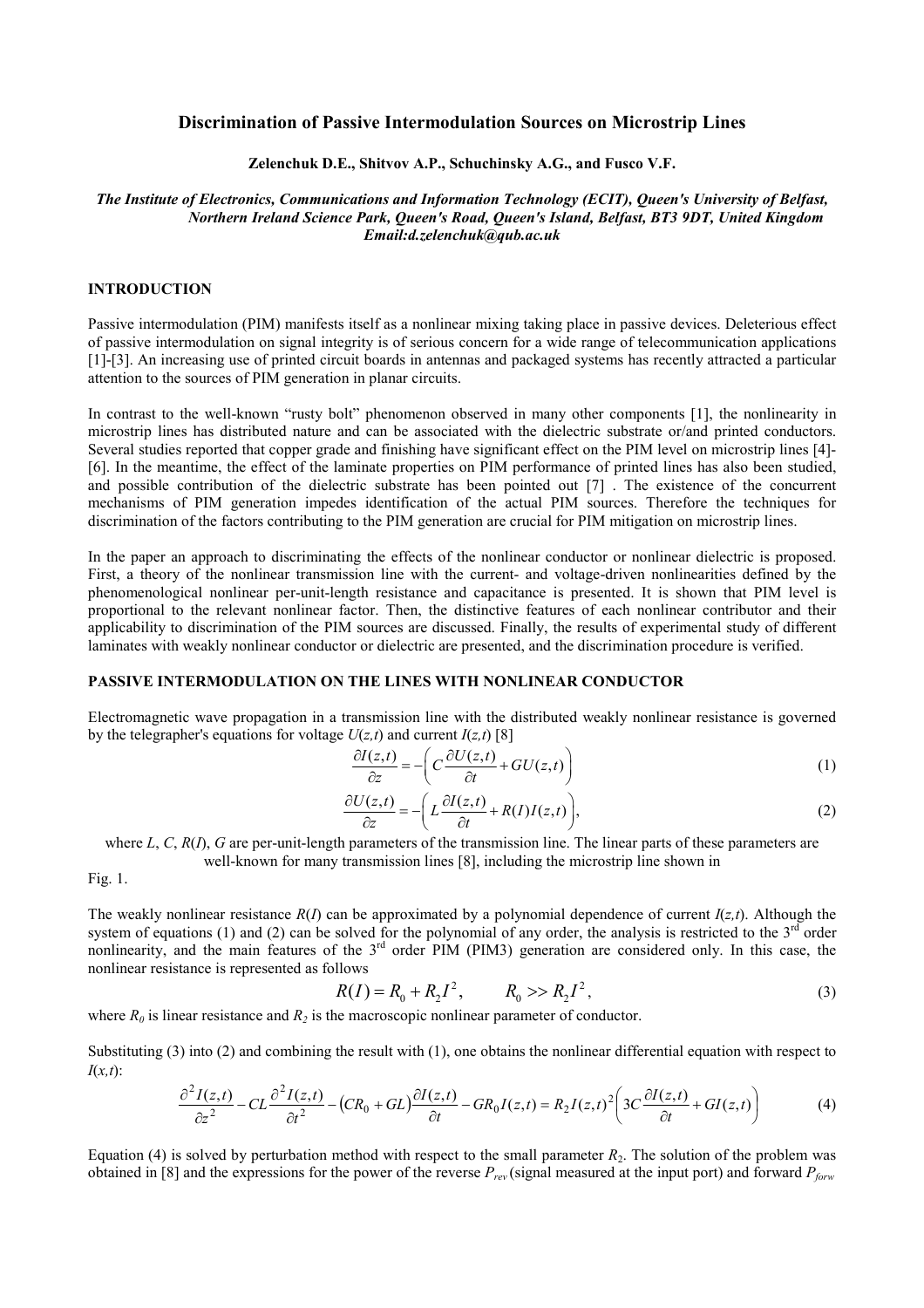

Fig. 1. A microstrip line.

(signal measured at the output port) PIM3 products for the line section of length l were defined at the intermodulation frequency  $2f_1-f_2$ 

$$
P_{rev} = R_2^2 \frac{1}{2} Re \{ \tilde{I}_{2,-1,1}(0) \tilde{U}_{2,-1,1}(0)^* \}
$$
  

$$
P_{jov} = R_2^2 \frac{1}{2} Re \{ \tilde{I}_{2,-1,1}(l) \tilde{U}_{2,-1,1}(l)^* \},
$$
 (5)

where  $*$  and Re stand for complex conjugate and real part of complex quantities, respectively;  $f_1$  and  $f_2$  are frequencies of the fundamental tones (carriers).

As one can easily see, power of the intermodulation harmonics is proportional to  $R_2^2$ . The functions  $\tilde{I}_{2,-1,1}(z)$  and  $\tilde{U}_{2,-1,1}(z)$  in (5) describe the spatial distribution of the current and voltage along the transmission line and are given in [8]. The macroscopic nonlinear parameter  $R_2$  relates the intrinsic microscopic nonlinear resistivity to the geometry of the transmission line cross-section.

The relation between the macroscopic parameter and intrinsic microscopic nonlinear resistivity was obtained by assuming non-local interaction between the electric field and the current on the strip [8]. Here, we adopt alternative approach based upon the local interaction model applied earlier to the study of the nonlinear effects in superconductors [10].

Let us assume the third order nonlinearity of the electric field on the strip. For the sake of simplicity only the longitudinal current is considered, which makes the problem scalar:

$$
E = \rho_0 J + \rho_2 J^3, \qquad (6)
$$

where E is the electric field,  $J$  – the surface current on the conductor,  $\rho_0$  – the linear electric resistivity and  $\rho_2$  – the microscopic nonlinear parameter. The latter two parameters are assumed to be constant for a particular conductor.

One can calculate power dissipated in the conductor using both the quasi-static theory and the transmission line approach. Then equating these quantities, we obtain the identity

$$
\oint_{c} E(l)J(l)dl = R(I)I^{2}
$$
\n
$$
\rho_{0} \oint J^{2}(l)dl + \rho_{2} \oint J^{4}(l)dl = R_{0}I^{2} + R_{2}I^{4},
$$
\n(7)

 $c \qquad c$ where integration is taken over the contour of the conductor cross-section, including the ground plane. The macroscopic nonlinear parameter  $R_2$  is found by equating the nonlinear terms in the left and right hand sides of (7)

 $\boldsymbol{0}$ 

$$
R_2 = \rho_2 \Gamma_c \,,\tag{8}
$$

where

or with the aid of (3) and (6)

$$
\Gamma_c = \frac{\oint c^4 (l) dl}{I^4} \tag{9}
$$

is the geometrical factor, which defines the dependence of the macroscopic nonlinearity on the parameters of the line cross-section. The concept of the geometrical factor enables characterization of different cross-sections including various types of the lines (microstrip line, coplanar waveguide, etc.), thus providing a convenient means for evaluating the effect of nonlinearity.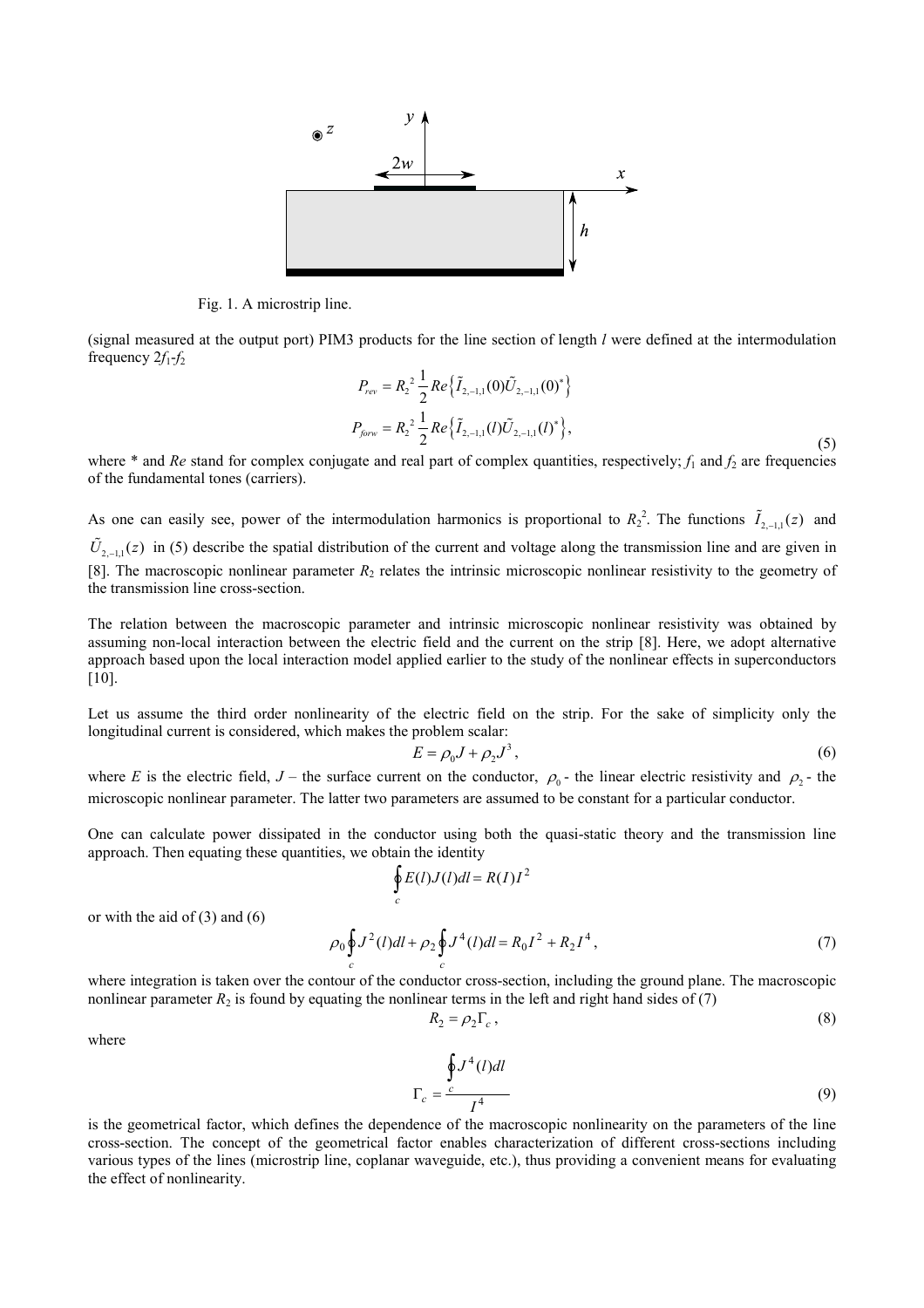

Fig. 2. (a) Ratio of the geometrical factors for the ground plane and for the strip of the microstrip line; (b) geometrical factor of the conductor for the microstrip line versus the strip width.

In order to find the integral in (9) the simple quasi-static approximation for the surface current on the thin strip is used:

$$
J(x) = \frac{I}{\pi \sqrt{\left(\frac{w}{2} - x + \Delta\right) \left(\frac{w}{2} + x + \Delta\right)}},\tag{10}
$$

where w is the strip width and the  $\Delta = \frac{\sqrt{2}}{\pi Q^2}$  $\Delta = \frac{\sqrt{2}}{\pi Q^2} \delta$  is the correction parameter accounting for the proper current behavior at

the edge for the strip with the skin-depth  $\delta$ ,  $Q \approx 2.3392$ , c.f. [11]. The current distribution (10) does not contain singularity at the edges and therefore its substitution into (9) results in a convergent integral, which can be evaluated either analytically or numerically.

Besides the contribution of the strip and the ground plane should also be assessed. As shown in [12], the ground plane current can be evaluated as follows:

$$
J_{GP}(x) = -\frac{h}{\pi} \int_{-w/2}^{w/2} \frac{J(x')}{(x - x')^2 + h^2} dx'
$$

where  $h$  is the substrate height.

Let us introduce the geometrical factors for the ground plane as  $\Gamma_{GP} = \Gamma_c (J_{GP})$  and for the strip as  $\Gamma_{strip} = \Gamma_c (J)$ ; the sum of these two factors yields the resultant geometrical factor for the microstrip line. The ratio of these two factors for the microstrip lines of different width placed on a substrate of the height 1.58 mm is given in Fig. 2a. As one can see the contribution of the ground plane is negligible as compared with the strip. This is an important fact, which leaves the nonlinear impact of the ground plane out of consideration, provided the microscopic nonlinearity of the ground conductor is the same as of the strip, e.g. all the conductors are made of the same material.

The dependence of the geometrical factor on the microstrip line width is shown in Fig. 2b. This factor rapidly decays with the line width. The importance of this observation will be emphasized further in the paper.

## PASSIVE INTERMODULATION ON THE LINES WITH NONLINEAR DIELECTRIC

In case of the nonlinear dielectric one can replace in (1) and (2) the nonlinear resistance by weakly nonlinear capacitance

$$
C(U) = C_0 + C_2 U^2, C_0 \gg C_2 U^2,
$$
\n(11)

where  $C_0$  is the linear capacitance and  $C_2$  is the macroscopic nonlinear parameter of the dielectric. Then telegrapher's equations can be reduced to the nonlinear differential equation with respect to unknown voltage  $U(z,t)$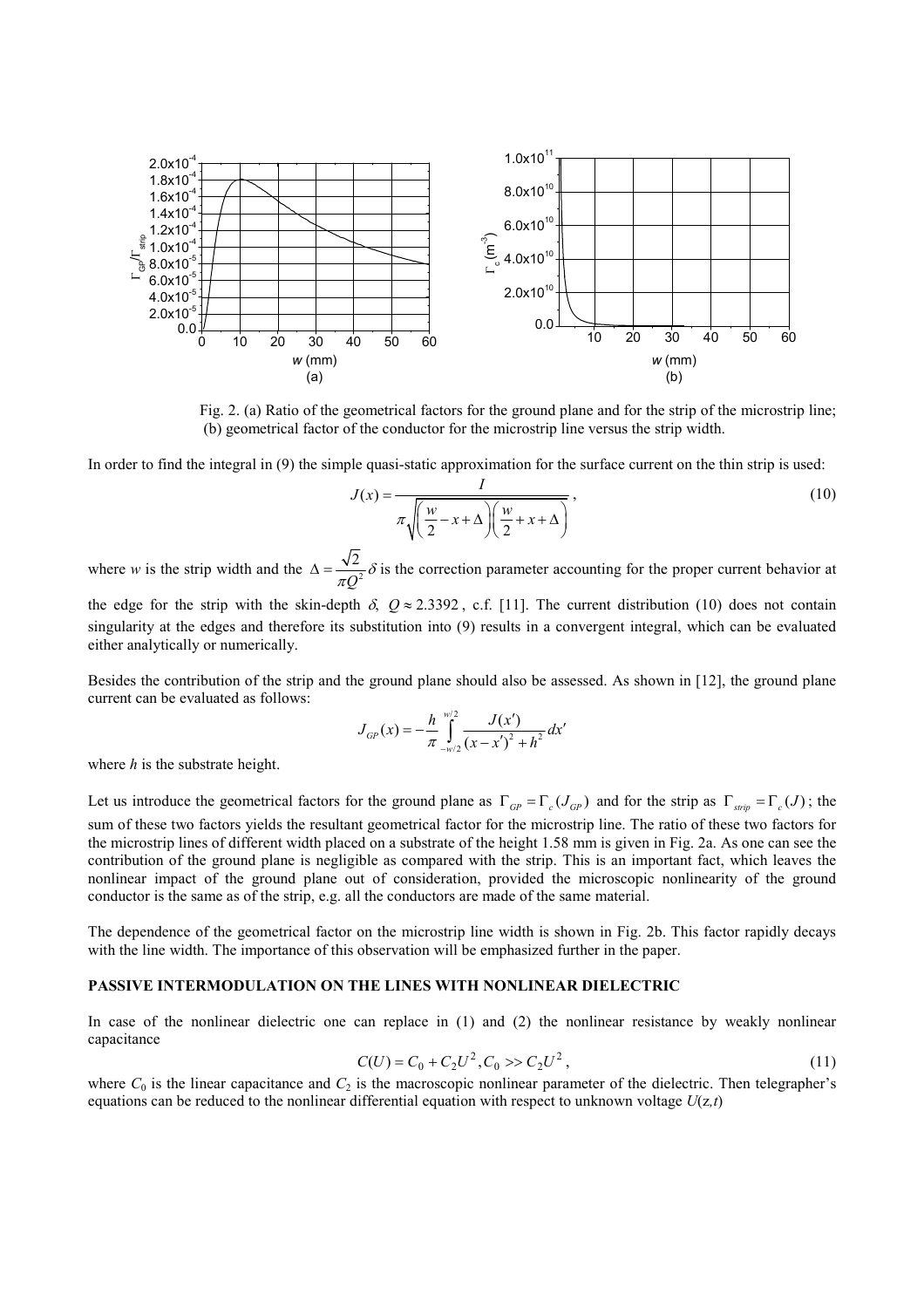$$
\frac{\partial^2 U(z,t)}{\partial z^2} - C_0 L \frac{\partial^2 U(z,t)}{\partial t^2} - (C_0 R + GL) \frac{\partial U(z,t)}{\partial t} - GRU(z,t) =
$$
\n
$$
= C_2 \left( LU(z,t)^2 \frac{\partial^2 U(z,t)}{\partial t^2} + 2LU(z,t) \left( \frac{\partial U(z,t)}{\partial t} \right)^2 + RU(z,t)^2 \frac{\partial U(z,t)}{\partial t} \right)
$$

Solving the problem by perturbation method with respect to the small parameter  $C_2$ , one finds expressions for PIM3 power proportional to  $C_2^2$ . Therefore, this parameter will determine magnitude of the PIM products. Here, the expressions are omitted for brevity; however, those can be easily obtained similarly to [8].

In order to determine the nonlinear factor  $C_2$ , the electrostatic approach is employed here. Let us assume the third order nonlinearity of the electric displacement in the dielectric substrate:

$$
\overrightarrow{D} = \varepsilon_0 \left( \varepsilon_1 + \varepsilon_2 \left| E \right|^2 \right) \overrightarrow{E}
$$
 (12)

where  $\varepsilon_0$  is permittivity of vacuum,  $\varepsilon_1$  – linear relative permittivity of the substrate and  $\varepsilon_2$  is nonlinear dielectric parameter.

The electric energy stored in the dielectric is determined as follows:<br>  $\iint (\vec{E} \cdot \vec{D}) ds = C(U)U$ 

 $C_2 = \varepsilon_0 \varepsilon_2 \Gamma_d$ 

$$
\iint\limits_{S} \left( \overrightarrow{E \cdot D} \right) ds = C(U)U^2
$$

or using  $(11)$  and  $(12)$ 

$$
\iint_{S} \varepsilon_0 \varepsilon_1 \left| E \right|^2 ds + \iint_{S} \varepsilon_0 \varepsilon_2 \left| E \right|^4 ds = C_0 U^2 + C_2 U^4 \tag{13}
$$

where S is the cross-section of the dielectric substrate.

By equating the nonlinear terms in both sides of (13), one obtains the macroscopic nonlinear parameter

where

$$
\Gamma_d = \frac{\iint |E|^4 ds}{U^4}
$$

is the geometrical factor for the dielectric, which relates the macroscopic nonlinear parameter  $C<sub>2</sub>$  dependent on the geometry of the cross-section to the microscopic nonlinear parameter of the dielectric  $\varepsilon_2$ .

# EXPERIMENTAL DISCRIMINATION OF SOURCES OF PASSIVE INTERMODULATION

Two sets of experiments were prepared and carried out in order to discriminate the different sources of PIM on microstrip lines. Each set contained several microstrip lines of different width printed on the same substrate. The first substrate had thickness 1.58 mm and relative permittivity 2.5, while the second substrate was 0.76 mm thick and had relative permittivity 3. The conductors on both laminates were made of 0.035 mm thick low-profile reverse treated electrodeposited copper with 1 micron thick immersion tin finishing. The microstrip lines were 914 mm long with 522 mm central sections of different width and Klopfenstein tapered sections providing matching to the 50 Ohm ports. The widths of the central sections were 2.29, 4.32, 9.14 and 13.46 mm for the first substrate and 0.98, 1.9, 3.78 and 7.44 mm for the second one. Each printed line was fitted with a pair of coaxial cable launchers with the external DIN 7/16 connectors, cf. [14]. The S-parameters test showed the return loss better than -30 dB in the GSM900 band for the assembled samples. The experiment was carried out with the Summitek SI-900B PIM analyzer at 2x43 dBm carriers set to 935 and 960 MHz, which produced PIM3 frequency of 910 MHz. The residual PIM level was below -124 dBm.

Details of the measurement technique are beyond the scope of this paper and the readers are referred to [14]. The results of the forward PIM measurements and the simulation for the samples are shown in Fig. 3a for the first laminate and in Fig. 3b for the second one. As one can observe in Fig. 3a, PIM level decreases with the strip width and, therefore, the nonlinear conductor apparently makes dominant contribution to the PIM generation. It should be noted that this particular set of measurements has rather high uncertainties (shown as error bars in Fig. 3a), which are associated with the external noise. The latter is very difficult to exclude when the measured PIM products are close to the residual level.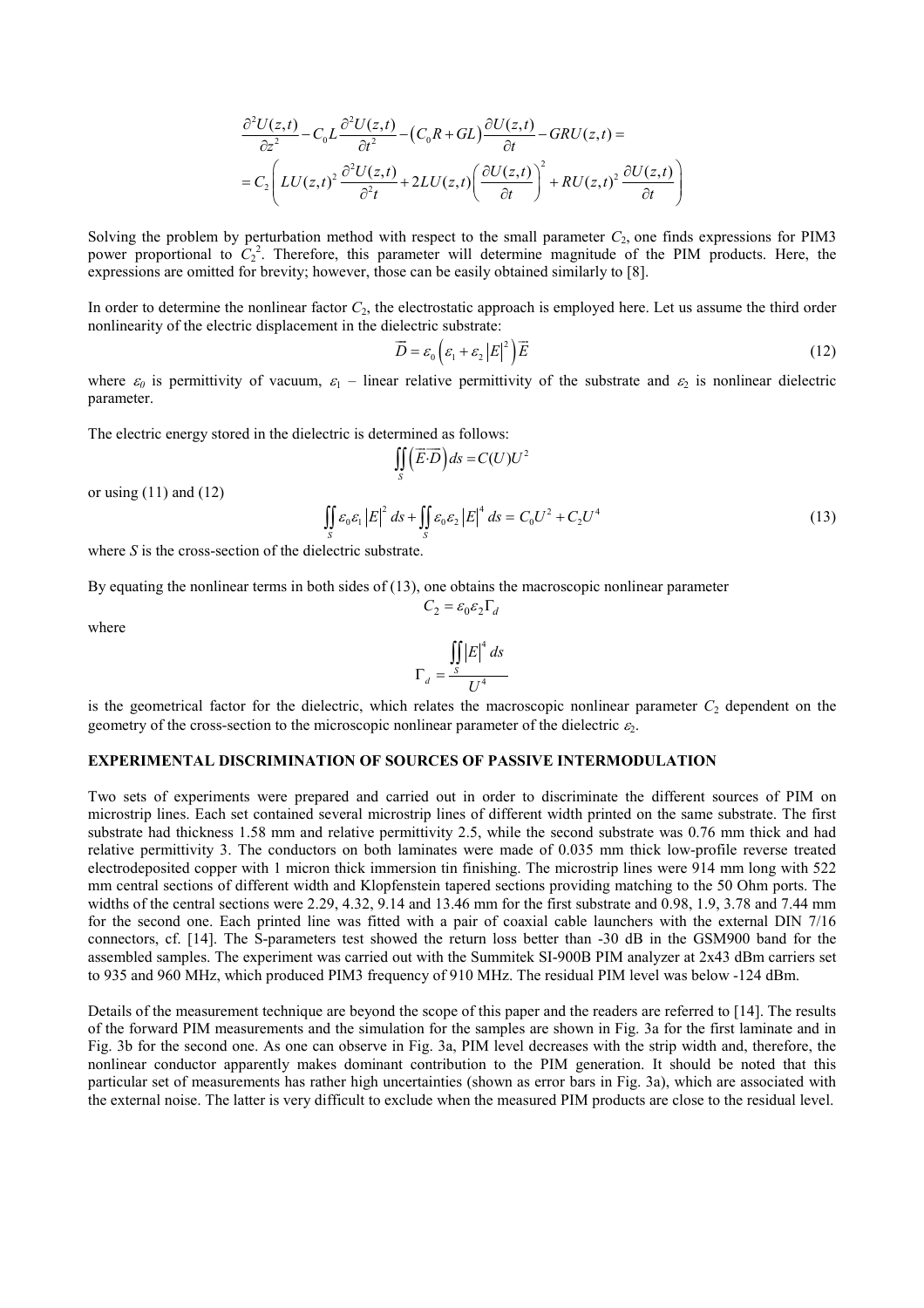

 Fig. 3. (a) Forward PIM on the microstrip line with the nonlinear conductor versus the strip width; (b) forward PIM on the microstrip line with the nonlinear dielectric versus the strip width.

On the contrary, the measured PIM for the second laminate reveals an opposite trend of the increased PIM level with the line width. Based on the theory presented above one can identify the dielectric substrate as the main contributor to nonlinearity. The measurement uncertainty for the second laminate is about 1-2 dB and not shown in Fig. 3b.

The nonlinear microscopic parameters in the simulations were fitted to the experimental data for each width and then averaged over the set of widths. In the case of the nonlinear conductor, forward PIM power was calculated with (5), i.e. taking into account the current and voltage distribution along the line, and the parameter  $R_2$  has been obtained for each strip width. Then, the geometrical factor (9) was calculated for the lines and the microscopic nonlinear parameter  $\rho_2$  was evaluated with (8). The procedure for the nonlinear dielectric was similar. The average values were found to be  $\rho_2$  =  $1.1\times10^{-15}$   $\Omega$  m<sup>2</sup>/A<sup>2</sup> for the first laminate and  $\varepsilon_2 = 5\times10^{-17}$  m<sup>2</sup>/V<sup>2</sup> for the second one. Good agreement between the simulations and measurements verifies our theoretical assumptions. The developed model offers a means for discrimination of the PIM generation mechanisms in microstrip lines.

#### **CONCLUSIONS**

The paper presents the theoretical considerations for analysis of passive intermodulation generation on microstrip lines due to nonlinear dielectric or conductor. The theory is based upon nonlinear transmission line model with the phenomenological nonlinear per-unit-length parameters. These nonlinear parameters determine the relationships between the geometrical parameters of the microstrip cross-section and the microscopic nonlinear resistivity of the conductors or permittivity of dielectric substrate. In particular, the analysis of these relationships has revealed that the contribution of the ground plane is negligible in comparison with the strip in the case of nonlinear conductor. Also, it has been found that for the nonlinear conductor PIM level decreases with the strip width, while for the nonlinear dielectric the opposite effect takes place. These facts were experimentally verified and good agreement between the measurement and the simulation results has been achieved. This effect can be applied to discrimination of the dominant PIM sources on microstrip lines.

# ACKNOWLEDGMENT

The work is supported by EPSRC grant EP/C00065X/1. Authors are grateful to Dr D. Linton and Dr O. Malyuskin of the Queen's University of Belfast for the stimulating discussions and appreciate the generous support of Taconic Advanced Dielectric Division Ltd., Trackwise Designs Ltd. and Castle Microwave Ltd. Authors also want to thank Mr N. Carroll of Kavveri Telecom for his kind help with the measurement.

## **REFERENCES**

[1] C. Vicente, D. Wolk, H. L. Hartnagel, B. Gimeno, V. E. Boria and D. Raboso, "Experimental analysis of passive intermodulation at waveguide flange bolted connections," IEEE Transactions on Microwave Theory and Techniques, vol. 55, no.5, pp.1018-1028, May 2007.

[2] A. P. Foord and A. D. Rawlins, "A study of passive intermodulation interference in space RF hardware," University of Kent at Canterbury, ESTEC Tech. Rep., 111036, May 1992.